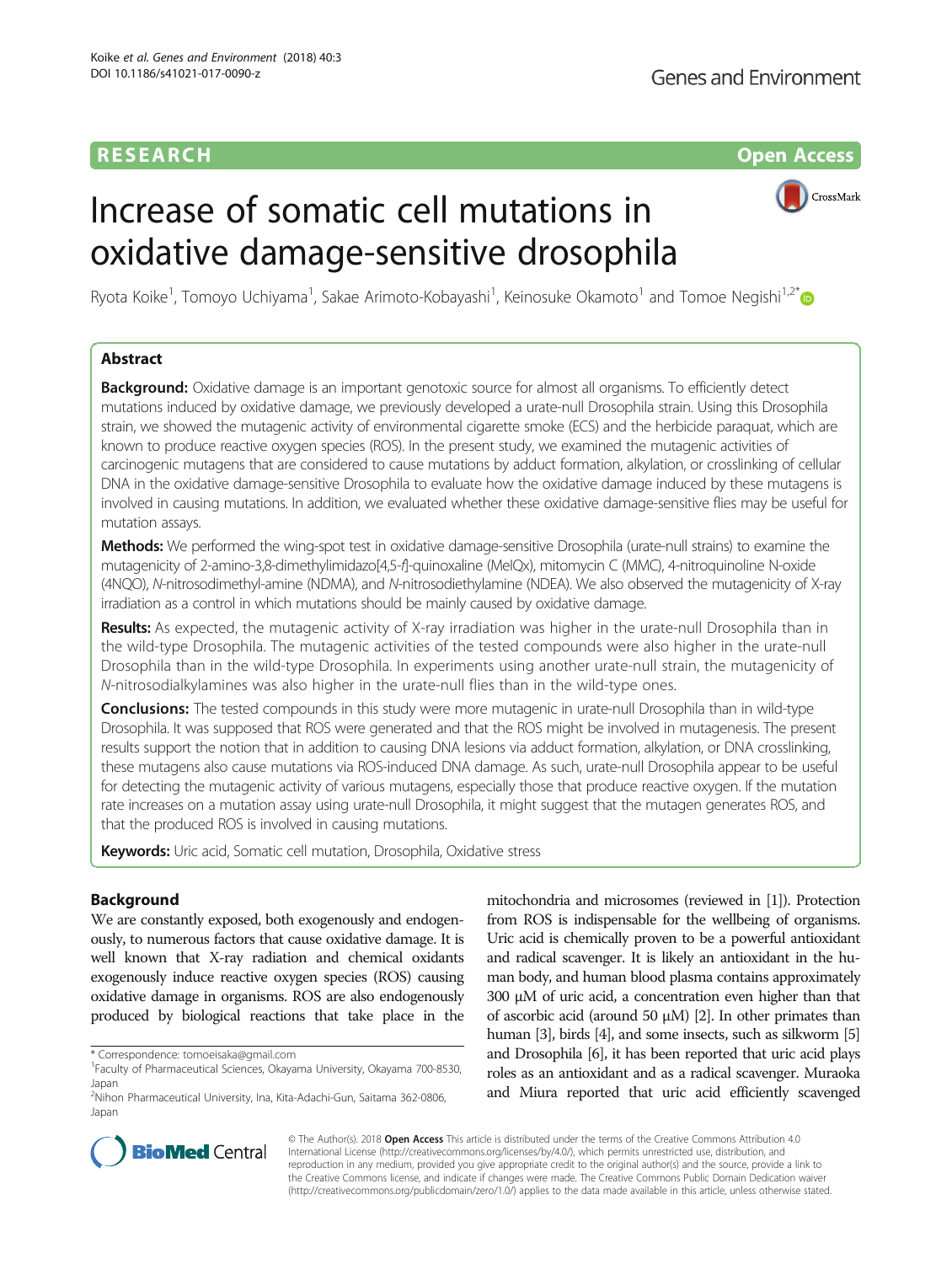carbon-centered and peroxyl radicals that perform lipid peroxidation, especially under hydrophobic conditions [\[7\]](#page-6-0). ROS and radicals cause DNA damage that can lead to diseases, including cancer [\[8\]](#page-6-0). Previously, we reported that urate-null Drosophila mutants were sensitive to the toxicity of environmental cigarette smoke (ECS) [\[9, 10](#page-6-0)], and that the effects of the ECS were apparent even in the next generation [[10\]](#page-6-0). We also reported that somatic cell mutations were induced by ECS and the herbicide paraquat in urate-null Drosophila, but not in wild-type Drosophila [\[11\]](#page-6-0). Many mutagenic carcinogens need to be activated to ultimate mutagens by metabolic enzymes, such as cytochrome 450 (CYP), and ROS are likely produced during this activation process. We postulated that a decrease of uric acid in test organisms might increase their sensitivity to the mutagenic activity of mutagens whose main mutagenic lesions have been considered other than oxidative damage. To determine whether oxidative damage is involved in the mutagenic process of typical carcinogenic mutagens, such as 2-amino-3,8 dimethylimidazo[4,5-f]-quinoxaline (MeIQx), mitomycin C (MMC), 4-nitroquinoline N-oxide (4NQO), and N-nitrosodialkylamines, we performed a somatic cell mutation assay using urate-null Drosophila.

# Methods

#### Materials

N-nitrosodimethylamine (NDMA) and N-nitrosodiethylamine (NDEA) were purchased from Tokyo Kasei Co. Ltd. (Tokyo, Japan), MeIQx and 4NQO were purchased from Wako Pure Chemicals Industries, Ltd. (Osaka, Japan), and MMC was purchased from Sigma-Aldrich Inc. (Tokyo, Japan). These chemicals were used in aqueous solution, except for 4NQO, which was dissolved in an ethanol/tween 80 (2/1) solution.

#### Drosophila strains

To detect somatic cell mutations, four urate-null Drosophila strains ([y v ma-l; mwh], [y v ma-l], [ry<sup>506</sup>], and [mwh,  $rry^{506}$ ]) and two wild-type strains (Oregon-R and  $rr'$ ) were<br>used in the wing-spot test (see below). The Oregon-R and w used in the wing-spot test (see below). The Oregon-R and  $\gamma$  $\nu$  ma-l strains were kindly provided by Dr. H. Ryo (Osaka University, Suita, Japan). The  $y \ v \ ma$ -l; mwh strain was developed in our laboratory [\[11\]](#page-6-0). Both the  $ry^{506}$  and mwh,  $ry^{506}$  strains were obtained from the Drosophila Genomics and Genetic Resources Center at Kyoto Institute of Technology (Kyoto, Japan). The  $y \ v \ ma-l$  strain is deficient in xanthine dehydrogenase (XDH) activity due to the lack of a cofactor encoded in the ma-l (maroon-like) gene on the X chromosome [\[12\]](#page-6-0). The strain represented by  $ry^{506}$  is a mutant of the rosy gene on the third chromosome that is deficient in XDH activity due to a deletion in its gene [\[6](#page-6-0)]. In these urate-null mutants, the lack of uric acid and the accumulation of its precursors (xanthine and hypoxanthine) were confirmed by measuring the contents in the body fluid

of both adult flies and larvae [\[9, 10\]](#page-6-0). The strain  $ry^+$  is speculated to be a revertant whose uric acid synthesis activity had recovered during breeding of  $ry^{506}$  in our laboratory (the uric acid content was  $4.4 \pm 1.1$  nmol/mg protein, compared to  $4.8 \pm 0.8$  nmol/mg protein in wild-type Oregon-R larvae). The presence of the *XDH* gene in  $ry^+$  flies was confirmed using PCR. The *multiple wing hairs (mwh)* gene encoded on the third chromosome is a marker gene that can be used to detect somatic cell mutations. These genotypes have been described by Lindsley and Zimm [[13\]](#page-6-0).

#### Wing-spot test

The Drosophila wing-spot test was performed to detect somatic cell mutations, including chromosomal recombination, according to the methods established by Graf et al. [[14](#page-6-0)] with slight modifications [\[11\]](#page-6-0). To obtain third-instar larvae, virgin females of the genotype  $y \, v \, ma-l$ ; mwh were crossed with males that were either wild type (Oregon-R) or y v ma-l. In another spot test, mwh,  $ry^{506}$  virgin females were crossed with  $ry^{506}$  or  $ry^{+}$  (wild-type at the rosy gene) males. Test compounds were supplied with the diet; this was prepared by dissolving a compound in 5 ml of distilled water before mixing it with 1.5 g of instant medium (Formula 4–24, Carolina Biological Supply, Burlington, NC). Third-instar larvae were placed on the medium containing the test compound, and kept at 25 °C until the individuals reached the adult stage. For observing the effects of X-ray irradiation (0.5 Gy/min), larvae were soaked in a 0.25 M sucrose solution on petri dishes (PD-47 50  $\phi \times$ 11 mm; Advantic, Tokyo, Japan) with a hole for air exchange, and were irradiated with 3 or 10 Gy of X-ray, as described previously [\[15\]](#page-6-0). To observe the co-treatment effects of NDMA and uric acid, 126 mg of uric acid was mixed with 1.5 g of instant medium and 5 ml of 0.5 mM NDMA in aqueous solution. Somatic cell mutations were detected by counting the spots possessing mutant wing hairs under a microscope. The mutant spots were classified into small-single and large-single spots according to Graf et al. [\[14\]](#page-6-0). To avoid potentially confounding sex differences, only the wings from female flies were scored for urate-null flies (homozygotes; *ma-l/ma-l* and  $ry^{506}/ry^{506}$ ) and uratepositive flies (heterozygotes;  $ma-l$  + and  $ry^{506}/+$ ), as shown in Fig. [1](#page-2-0). The lack of uric acid and an increase in its precursors were confirmed in *mwh*,  $ry^{506}/ry^{506}$  female flies using HPLC [[16](#page-6-0)]; the content of uric acid in body fluid was 0.35 nmol/mg protein, that of hypoxanthine was 48.1 nmol/mg protein, and that of xanthine was 57.6 nmol/ mg protein. Similarly, the lack of uric acid and an increase in its precursors has been confirmed in ma-l/ma-l; mwh female flies in a previous report [\[10\]](#page-6-0); the content of uric acid was  $0.4 \pm 0.3$  nmol/mg protein, that of hypoxanthine was  $43.2 \pm 22.4$  nmol/mg protein, and that of xanthine was  $35.1 \pm 11.7$  nmol/mg protein. Statistical analysis of the wing-spot test results was performed using  $\chi^2$  test described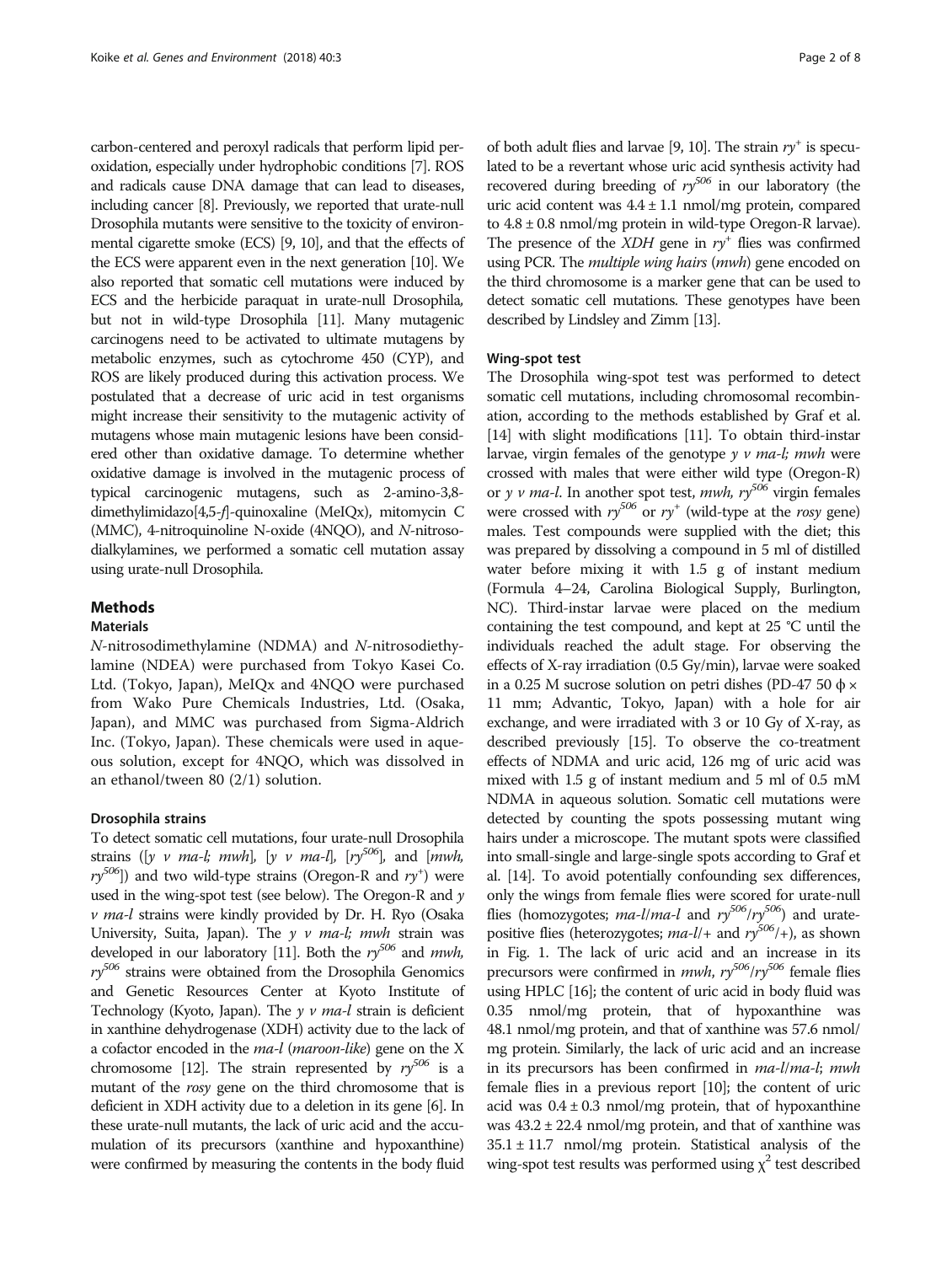<span id="page-2-0"></span>

by Frei and Würgler [\[17](#page-7-0)] when total number of spots to be compared each other was one hundred and over, and using the tables shown by Kastenbaoum and Bowman [[18](#page-7-0)] when total number of spots was under one hundred.

#### Results

To examine the effects of uric acid deficiency on the mutagenic activity of various mutagens whose main mutagenic lesion is considered to be different from that due to oxidative damage, the wing-spot test was performed using urate-null Drosophila. We examined the activities of MeIQx, which causes the formation of DNA adducts that induce frame-shift mutations, MMC, which is a crosslinking agent that causes strand breaks, 4NQO, which causes the formation of DNA adducts that induce base substitution mutations, and N-nitrosodialkylamines, which alkylate DNA, inducing base substitutions. As positive control, we also examined the mutagenicity of X-ray irradiation, because X-ray is well known to induce mutation caused by mainly strand-break lesions via oxidative damage.

The third-instar larvae from a cross between  $\gamma$  v ma-l, mwh virgin females and  $y \, v$  ma-l or Oregon-R males were treated with the mutagens (Fig. 1a). The mutagenic activities of X-ray irradiation, MeIQx, MMC, 4NQO, NDMA, and NDEA are shown in Tables [1, 2, 3](#page-3-0), [4](#page-3-0), [5](#page-4-0) and [6,](#page-4-0) respectively. In comparison to the wild-type flies, the rate of spontaneous mutations significantly increased in urate-null type flies, from  $0.14 \pm 0.04$  to  $0.44 \pm 0.11$ spots/wing on average, in all experiments of this study (Tables [1](#page-3-0), [2, 3, 4](#page-3-0), [5, 6](#page-4-0) and [7\)](#page-5-0). This increase was considered to be due to the production of ROS from regular endogenous biological reactions. As was expected, the mutagenicity of X-ray irradiation markedly increased in the urate-null flies, even at non-toxic doses (Table [1](#page-3-0)). The mutagenicity of each test compound also increased in urate-null flies when compared to that in wild-type flies at every tested dose. In Fig. [2](#page-5-0), we plotted graphs with spots/wing from the data shown in Tables [2, 3](#page-3-0), [4](#page-3-0), [5](#page-4-0) and [6,](#page-4-0) to make the difference between wild type strain and urate-null strain clear visually. Each value represents the difference between the flies treated and not treated with the mutagen. The mutagenic activities of all mutagens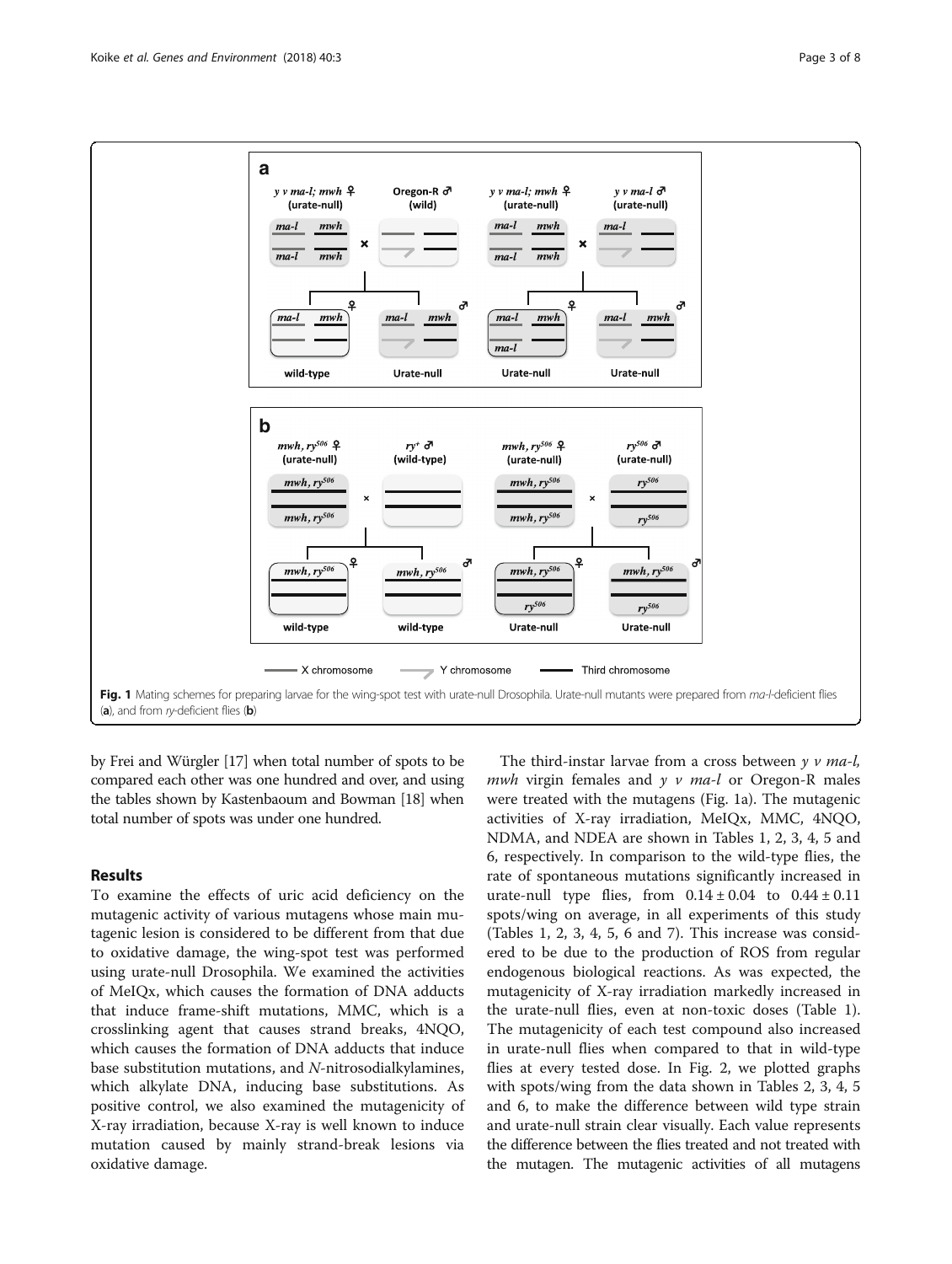<span id="page-3-0"></span>Table 1 Mutagenicity of X-ray irradiation in urate-null mutants and wild-type flies

|          |     |                                                          | Dose (Gy) Survival (%) No. of wings No. of spots (spots/wing) |                                                           |           |  |
|----------|-----|----------------------------------------------------------|---------------------------------------------------------------|-----------------------------------------------------------|-----------|--|
|          |     |                                                          | Small                                                         | Large                                                     | Total     |  |
| Exp. 1   |     |                                                          |                                                               |                                                           |           |  |
|          |     | y v ma-l; mwh x Oregon-R F1 females (uric acid +)        |                                                               |                                                           |           |  |
| $\Omega$ | 100 | 95                                                       | 22(0.23)                                                      | 9(0.09)                                                   | 31 (0.33) |  |
| 3        | 98  | 94                                                       |                                                               | 47 (0.50) 99 (1.05) <sup>**</sup> 146 (1.55) <sup>*</sup> |           |  |
|          |     | y v ma-l; mwh $\times$ y v ma-l F1 females (uric acid -) |                                                               |                                                           |           |  |
| 0        | 100 | 100                                                      | 36 (0.36)                                                     | 20 (0.20) 56 (0.56)                                       |           |  |
| 3        | 102 | 100                                                      |                                                               | 147 (1.47)** 173 (1.73)** 320 (3.20)**                    |           |  |
| Exp. 2   |     |                                                          |                                                               |                                                           |           |  |
|          |     | y v ma-l; mwh x Oregon-R F1 females (uric acid +)        |                                                               |                                                           |           |  |
| $\Omega$ | 100 | 100                                                      | 15 (0.15)                                                     | 5(0.05)                                                   | 20(0.15)  |  |
| 10       | 112 | 102                                                      |                                                               | 277 (2.72)** 454 (4.45)** 731 (7.17)**                    |           |  |
|          |     | y v ma-l; mwh $\times$ y v ma-l F1 females (uric acid -) |                                                               |                                                           |           |  |
| $\Omega$ | 100 | 102                                                      | 41 (0.40)                                                     | 11(0.11)                                                  | 52 (0.51) |  |
| 10       | 93  | 100                                                      |                                                               | 777 (7.77)** 1134 (11.3)** 1911 (19.1)**                  |           |  |

 $\overline{P} \leq 0.05$ ,  $\overline{P} \leq 0.01$ , a significant increase in comparison to the corresponding control

| Table 2 Mutagenicity of MeIQx in urate-null mutants and |  |  |  |
|---------------------------------------------------------|--|--|--|
| wild-type flies                                         |  |  |  |

|                |     |                                                          | Dose (mM) Survival (%) No. of wings No. of spots (spots/wing) |               |                        |  |
|----------------|-----|----------------------------------------------------------|---------------------------------------------------------------|---------------|------------------------|--|
|                |     |                                                          | Small                                                         | Large         | Total                  |  |
| Exp. 1         |     |                                                          |                                                               |               |                        |  |
|                |     | y v ma-l; mwh $\times$ Oregon-R F1 females (uric acid +) |                                                               |               |                        |  |
| 0              | 100 | 143                                                      | 11 (0.08)                                                     | 6(0.04)       | 17(0.12)               |  |
| $\overline{2}$ | 58  | 89                                                       | $15(0.19)^{*}$                                                | 5(0.06)       | $20(0.25)^{*}$         |  |
| $\overline{4}$ | 80  | 126                                                      | 41 $(0.33)$ **                                                | 11(0.09)      | 52 $(0.41)$ **         |  |
|                |     | y v ma-l; mwh x y v ma-l F1 females (uric acid -)        |                                                               |               |                        |  |
| $\mathbf 0$    | 100 | 135                                                      | 65 (0.48)                                                     | 9(0.07)       | 74 (0.55)              |  |
| $\overline{2}$ | 62  | 84                                                       | $63(0.75)^{**}$                                               | 13(0.15)      | 76 (0.90)              |  |
| $\overline{4}$ | 68  | 92                                                       | $90(0.98)$ **                                                 | $29(0.32)$ ** | 119(1.29)              |  |
| Exp. 2         |     |                                                          |                                                               |               |                        |  |
|                |     | y v ma-l; mwh $\times$ Oregon-R F1 females (uric acid +) |                                                               |               |                        |  |
| $\mathbf 0$    | 100 | 151                                                      | 19(0.13)                                                      | 4(0.03)       | 23 (0.15)              |  |
| 0.5            | 68  | 92                                                       | 11(0.12)                                                      | 6(0.07)       | 17 (0.18)              |  |
| 1              | 67  | 108                                                      | 31 $(0.29)^{**}$                                              | 5(0.05)       | $36(0.33)$ **          |  |
| $\overline{2}$ | 57  | 94                                                       | $28(0.30)$ **                                                 | 8 (0.09)      | 36(0.38)               |  |
|                |     | y v ma-l; mwh x y v ma-l F1 females (uric acid -)        |                                                               |               |                        |  |
| $\overline{0}$ | 100 | 117                                                      | 46 (0.39)                                                     | 11(0.09)      | 57 (0.49)              |  |
| 0.5            | 88  | 105                                                      | 42 (0.40)                                                     | 9(0.09)       | 51 (0.49)              |  |
| 1              | 95  | 111                                                      | $66 (0.59)^{^{\circ}}$                                        | 15(0.14)      | $81(0.73)^{^{\circ}}$  |  |
| $\overline{2}$ | 50  | 53                                                       | 48 (0.91)**                                                   | 4(0.08)       | 52 (0.98) <sup>*</sup> |  |

 $\mathbb{Z}^*P \leq 0.05$ ,  $\mathbb{Z}^*P \leq 0.01$ , a significant increase in comparison to the corresponding control

| <b>Table 3</b> Mutagenicity of MMC in urate-null mutants and |  |  |  |
|--------------------------------------------------------------|--|--|--|
| wild-type flies                                              |  |  |  |

|          |     | Dose (mM) Survival (%) No. of wings No. of spots (spots/wing) |                |          |                                                                            |  |  |  |
|----------|-----|---------------------------------------------------------------|----------------|----------|----------------------------------------------------------------------------|--|--|--|
|          |     |                                                               | Small<br>Large |          | Total                                                                      |  |  |  |
|          |     | y v ma-l; mwh $\times$ Oregon-R F1 females (uric acid +)      |                |          |                                                                            |  |  |  |
| 0        | 100 | 161                                                           | 17 (0.11)      | 3(0.02)  | 20(0.12)                                                                   |  |  |  |
| 0.05     | 87  | 151                                                           |                |          | 866 (5,74)** 349 (2.31)** 1215 (8.05)**                                    |  |  |  |
| 0.1      | 105 | 181                                                           |                |          | 1816 (10.0)** 611 (3.38)** 2427 (13.4)**                                   |  |  |  |
|          |     | y v ma-l; mwh x y v ma-l F1 females (uric acid -)             |                |          |                                                                            |  |  |  |
| $\Omega$ | 100 | 113                                                           | 65 (0.58)      | 10(0.09) | 75 (0.66)                                                                  |  |  |  |
| 0.05     | 44  | 50                                                            |                |          | 769 (15.4) <sup>**</sup> 298 (5.96) <sup>*</sup> 1067 (21.3) <sup>**</sup> |  |  |  |
| 0.1      | 56  | 64                                                            |                |          | 2038 (31.8)** 488 (7.63)** 2529 (39.5)**                                   |  |  |  |

 $P^* \geq 0.05$ ,  $P^* \leq 0.01$ , a significant increase in comparison to the corresponding control

increased in the manner of linear dose-response, except for NDMA and NDEA at higher doses in the wild-type flies and NDMA at highest dose in urate-null flies.

To confirm whether the increase in mutagenicity was dependent on a lack of uric acid, we performed the mutation assay using another available urate-null Drosophila strain, the  $ry^{506}$  strain. The third-instar larvae from a cross strain, the ry<sup>506</sup> strain. The third-instar larvae from a cross<br>between *muh* ry<sup>506</sup> virgin females and ry<sup>506</sup> or ry<sup>+</sup> males between *mwh, ry<sup>506</sup>* virgin females and  $ry^{506}$  or  $ry^+$  males<br>(Fig. 1b) were treated with NDMA or NDFA. As shown in (Fig. [1b](#page-2-0)) were treated with NDMA or NDEA. As shown in Tables 4 and [5](#page-4-0), the mutagenic activities of these mutagens were also higher in the urate-null Drosophila than in the wild-type flies. The mutation rates in the  $ry^{506}$  mutant were higher than that in the *ma-l* mutant both in the presence and in the absence of the mutagen. Unlike with the ma-l mutants, the spontaneous mutation rate was similar between  $ry^{506}$  and wild-type flies. It is unknown why the rate of spontaneous mutation did not rise in the  $ry^{506}$ mutants when compared to the wild-type flies.

When we examined the effects of the co-treatment with uric acid and NDMA in the diet, the addition of uric acid appeared to be toxic rather than protective in the urate-null mutants, and the mutagenic activity of NDMA could not be recovered. In contrast, in wild-type flies, the mutagenic

Table 4 Mutagenicity of 4NQO in urate-null mutants and wild-type flies

| Dose (mM) | Survival (%) | No. of wings                                             | No. of spot (spots/wing) |                 |                          |  |  |  |
|-----------|--------------|----------------------------------------------------------|--------------------------|-----------------|--------------------------|--|--|--|
|           |              |                                                          | Small                    | Large           | Total                    |  |  |  |
|           |              | y v ma-l; mwh $\times$ Oregon-R F1 females (uric acid +) |                          |                 |                          |  |  |  |
| $\Omega$  | 100          | 100                                                      | 10 (0.10)                | 3(0.03)         | 13 (0.13)                |  |  |  |
| 0.5       | 102          | 100                                                      | 21(0.21)                 | $25(0.25)^{*}$  | 46 $(0.46)^*$            |  |  |  |
| 1         | 96           | 100                                                      | 42 $(0.42)^{*}$          | 53 $(0.53)^*$   | $95(0.95)^{*}$           |  |  |  |
|           |              | y v ma-l; mwh $\times$ y v ma-l F1 females (uric acid -) |                          |                 |                          |  |  |  |
| $\Omega$  | 100          | 100                                                      | 29 (0.29)                | 7(0.07)         | 36 (0.36)                |  |  |  |
| 0.5       | 94           | 100                                                      | $86(0.86)^*$             | $61 (0.61)^*$   | $147(1.47)$ <sup>*</sup> |  |  |  |
|           | 61           | 100                                                      | 108 (1.08)               | $132(1.32)^{*}$ | $240(2.40)^{^{\circ}}$   |  |  |  |

 $P \leq 0.01$ , a significant increase in comparison to the corresponding control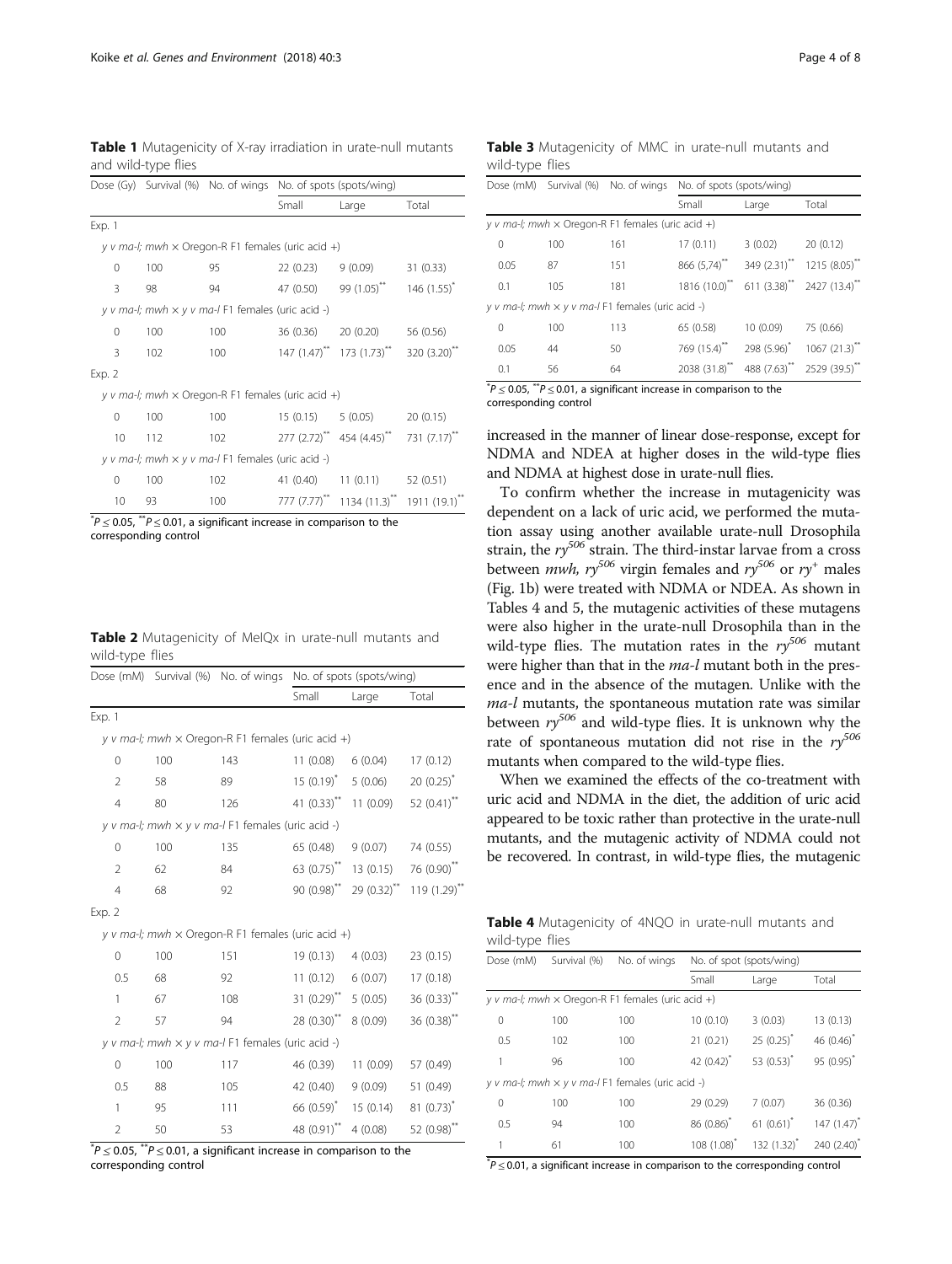<span id="page-4-0"></span>Table 5 Mutagenicity of NDMA in urate-null mutants and wild-type flies

| Dose (mM)   | Survival (%) | No. of wings                                             | No. of spots (spots/wing) |                        |                          |  |  |
|-------------|--------------|----------------------------------------------------------|---------------------------|------------------------|--------------------------|--|--|
|             |              |                                                          | Small                     | Large                  | Total                    |  |  |
| Exp. 1      |              |                                                          |                           |                        |                          |  |  |
|             |              | y v ma-l; mwh x Oregon-R F1 females (uric acid +)        |                           |                        |                          |  |  |
| 0           | 100          | 161                                                      | 17(0.11)                  | 3(0.02)                | 20 (0.12)                |  |  |
| 1           | 90           | 146                                                      | 158 (1.08)*               | 79 (0.54)*             | $273(1.62)$ <sup>*</sup> |  |  |
| 5           | 14           | 22                                                       | $32(1.45)^*$              | $6(0.27)^{*}$          | $38(1.73)^{*}$           |  |  |
|             |              | y v ma-l; mwh x y v ma-l F1 females (uric acid -)        |                           |                        |                          |  |  |
| 0           | 100          | 113                                                      | 65 (0.58)                 | 10 (0.09)              | 75 (0.66)                |  |  |
| 1           | 74           | 81                                                       | 347 (4.28) <sup>*</sup>   | 57 $(0.43)^*$          | 404 (4.99) <sup>*</sup>  |  |  |
| 5           | 10           | 10                                                       | 58 (5.80)*                | 2(0.20)                | 60 $(6.00)^{*}$          |  |  |
| Exp. 2      |              |                                                          |                           |                        |                          |  |  |
|             |              | y v ma-l; mwh x Oregon-R F1 females (uric acid +)        |                           |                        |                          |  |  |
| 0           | 100          | 140                                                      | 17(0.12)                  | 2(0.01)                | 19 (0.14)                |  |  |
| 0.25        | 91           | 166                                                      | 98 (0.59)*                | 43 (0.26) <sup>*</sup> | 141 $(0.85)^*$           |  |  |
| 0.5         | 90           | 156                                                      | $177(1.13)^{*}$           | 71 $(0.46)^*$          | 248 (1.59) <sup>*</sup>  |  |  |
| 1           | 88           | 184                                                      | 373 (2.03) <sup>*</sup>   | 149 $(0.81)^{*}$       | 522 (2.84)*              |  |  |
|             |              | y v ma-l; mwh x y v ma-l F1 females (uric acid -)        |                           |                        |                          |  |  |
| $\mathbf 0$ | 100          | 135                                                      | 49 (0.36)                 | 6(0.04)                | 55 (0.41)                |  |  |
| 0.25        | 93           | 135                                                      | $165(1.22)^{*}$           | 56 $(0.41)^*$          | 221 (1.64) <sup>*</sup>  |  |  |
| 0.5         | 98           | 143                                                      | 340 (2.38) <sup>*</sup>   | 87 (0.61)*             | 427 (2.99) <sup>*</sup>  |  |  |
| 1           | 69           | 94                                                       | 466 (4.96) <sup>*</sup>   | $136(1.45)^{*}$        | 602(6.40)                |  |  |
| Exp. 3      |              |                                                          |                           |                        |                          |  |  |
|             |              | mwh, $ry^{506} \times ry^{+}$ F1 females (uric acid +)   |                           |                        |                          |  |  |
| $\mathbf 0$ | 100          | 82                                                       | 110 (1.34)                | 13(0.16)               | 123 (1.50)               |  |  |
| 0.5         | 89           | 85                                                       | 298 $(3.51)^{*}$          | 144 $(1.69)^{*}$       | 442 (5.20) <sup>*</sup>  |  |  |
|             |              | mwh, $ry^{506} \times ry^{506}$ F1 females (uric acid -) |                           |                        |                          |  |  |
| 0           | 100          | 90                                                       | 123 (1.37)                | 15(0.17)               | 138 (1.53)               |  |  |
| 0.5         | 65           | 58                                                       | 447 $(7.71)^{*}$          | $137 (2.36)^*$         | 584 (10.1) <sup>*</sup>  |  |  |

 $P \leq 0.01$ , a significant increase in comparison to the corresponding control

activity of NDMA was suppressed in the presence of uric acid without any toxicity (Table [7](#page-5-0)).

#### **Discussion**

The roles of uric acid as an antioxidant and radical scavenger have been widely recognized in vitro and in several organisms, including primates [\[1](#page-6-0)–[6\]](#page-6-0). Previously, we reported that ECS and paraquat induced mutations in a urate-null mutant Drosophila strain, but not in wild-type Drosophila [\[11](#page-6-0)]. We showed that ROS were produced in the larval bodies exposed to ECS, which suggested that ROS are implicated in the mutagenicity of ECS.

In this study, we examined the effects of the lack of uric acid on the mutagenic activity of various mutagens. The main mutagenic lesions caused by the mutagens used are not considered to be those due to oxidative damage. Our results demonstrated that the mutagenic activity of all tested mutagens increased in urate-null

Table 6 Mutagenicity of NDEA in urate-null mutants and wild-type flies

| Dose (mM)      | Survival (%) | No. of wings                                             | No. of spots (spots/wing) |                           |                            |  |
|----------------|--------------|----------------------------------------------------------|---------------------------|---------------------------|----------------------------|--|
|                |              |                                                          | Small                     | Large                     | Total                      |  |
| Exp. 1         |              |                                                          |                           |                           |                            |  |
|                |              | y v ma-l; mwh $\times$ Oregon-R F1 females (uric acid +) |                           |                           |                            |  |
| $\overline{0}$ | 100          | 140                                                      | 17(0.12)                  | 2(0.01)                   | 19 (0.14)                  |  |
| 1              | 92           | 164                                                      | 29 (0.18)                 | 6(0.04)                   | 35 (0.21)                  |  |
| 3              | 90           | 158                                                      | 38(0.24)                  | 11 (0.07)                 | 49 (0.31) <sup>**</sup>    |  |
| 5              | 66           | 114                                                      | 41 $(0.36)$ <sup>**</sup> | 6(0.05)                   | 47 $(0.41)^{**}$           |  |
|                |              | y v ma-l; mwh x y v ma-l F1 females (uric acid -)        |                           |                           |                            |  |
| $\mathbf 0$    | 100          | 135                                                      | 49 (0.36)                 | 6(0.04)                   | 55 (0.41)                  |  |
| 1              | 120          | 169                                                      | 111(0.66)                 | $21(0.12)^{*}$            | 132(0.78)                  |  |
| 3              | 76           | 108                                                      | 74 (0.69)**               | $25(0.23)$ **             | 99 (0.92)**                |  |
| 5              | 30           | 44                                                       | 57 (1.30)**               | $16(0.36)$ **             | 73 (1.66)**                |  |
| Exp. 2         |              |                                                          |                           |                           |                            |  |
|                |              | y v ma-l; mwh $\times$ Oregon-R F1 females (uric acid +) |                           |                           |                            |  |
| $\overline{0}$ | 100          | 151                                                      | 19(0.13)                  | 4(0.03)                   | 23 (0.15)                  |  |
| 1              | 85           | 132                                                      | 43 $(0.33)^{**}$          | $19(0.14)^{**}$           | 62 $(0.47)^{**}$           |  |
| 3              | 72           | 103                                                      | 43 $(0.42)^{**}$          | $14(0.14)^{**}$           | 57 $(0.55)^{**}$           |  |
| 5              | 52           | 79                                                       | 18 (0.23)                 | 4(0.05)                   | 22 (0.28)                  |  |
|                |              | y v ma-l; mwh x y v ma-l F1 females (uric acid -)        |                           |                           |                            |  |
| $\overline{0}$ | 100          | 117                                                      | 46 (0.39)                 | 11 (0.09)                 | 57 (0.49)                  |  |
| 1              | 113          | 136                                                      | $123(0.90)^{**}$          | $36(0.26)$ **             | 159 $(1.17)^{44}$          |  |
| 3              | 105          | 125                                                      | 209 (1.67)**              | 63 $(0.50)$ <sup>**</sup> | $272$ (2.18) <sup>**</sup> |  |
| 5              | 43           | 46                                                       | $100(2.17)$ <sup>**</sup> | $29(0.63)$ **             | 129 (2.80)**               |  |
| Exp. 3         |              |                                                          |                           |                           |                            |  |
|                |              | mwh, $ry^{506} \times ry^+$ F1 females (uric acid +)     |                           |                           |                            |  |
| $\mathbf 0$    |              | 92                                                       | 128 (1.39)                | 11(0.12)                  | 139 (1.51)                 |  |
| 1              |              | 62                                                       | $118(1.90)^{11}$          | 30(0.48)                  | 148(2.39)                  |  |
|                |              | mwh, $ry^{506} \times ry^{506}$ F1 females (uric acid -) |                           |                           |                            |  |
| $\overline{0}$ |              | 112                                                      | 114(1.31)                 | 30 (0.34)                 | 144 (1.66)                 |  |
| 1              |              | 50                                                       | $131 (3.12)^{**}$         | 57 (1.36)**               | 188 (4.48)                 |  |
| Exp. 4         |              |                                                          |                           |                           |                            |  |
|                |              | mwh, $ry^{506} \times ry^+$ F1 females (uric acid +)     |                           |                           |                            |  |
| $\Omega$       | 100          | 82                                                       | 110 (1.34)                | 13 (0.16)                 | 123 (1.50)                 |  |
| 1              | 87           | 88                                                       | 135 (1.53)                | 28 (0.32)                 | $163(1.85)^{*}$            |  |
|                |              | mwh, $ry^{506} \times ry^{506}$ F1 females (uric acid -) |                           |                           |                            |  |
| 0              | 100          | 90                                                       | 123 (1.37)                | 15(0.17)                  | 138 (1.53)                 |  |
| 1              | 96           | 86                                                       | $184(2.14)$ **            | 51 (0.59)**               | 235 (2.73)**               |  |

 $P^* \geq 0.05$ ,  $P^* \leq 0.01$ , a significant increase in comparison to the corresponding control

mutants that had only trace levels of uric acid due to a deficiency in uric acid synthesis.

Xenobiotics incorporated into organisms are metabolized by the corresponding metabolic enzymes, and part of the metabolites can then become ultimate mutagens. In addition, such metabolic activation may produce several ROS from the reaction at CYP, and these ROS may also take part in mutagenesis [[1\]](#page-6-0).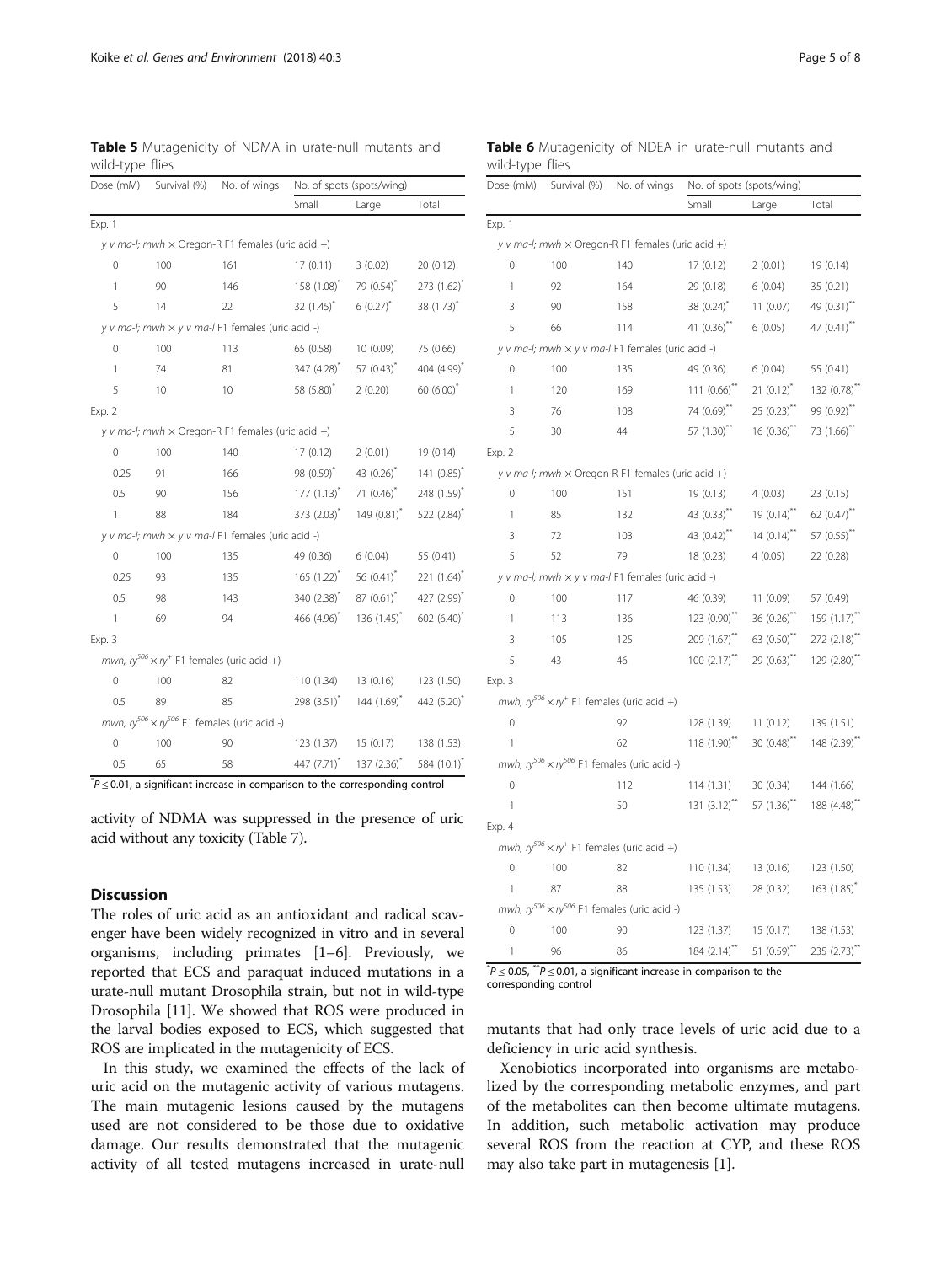| NDMA (mM)    |                                                          | Addition of uric acid Uric acid content in flies(nmol/mg protein) | No. of flies | No. of wings | No. of spots (spots/wing) |               |                |
|--------------|----------------------------------------------------------|-------------------------------------------------------------------|--------------|--------------|---------------------------|---------------|----------------|
|              |                                                          |                                                                   |              |              | Small                     | Large         | Total          |
|              | y v ma-l; mwh x Oregon-R F1 females (uric acid +)        |                                                                   |              |              |                           |               |                |
| $\mathbf 0$  |                                                          | 256.6                                                             | 79           | 100          | 9(0.09)                   | 2(0.02)       | 11(0.11)       |
|              | $^{+}$                                                   | 321.2                                                             | 69           | 100          | 7(0.07)                   | 2(0.02)       | 9(0.09)        |
| 0.5          |                                                          | 266.0                                                             | 81           | 100          | 79 (0.79)                 | 31(0.31)      | 110(1.10)      |
|              | $^{+}$                                                   | 371.1                                                             | 72           | 100          | 38 (0.38) <sup>§§</sup>   | 13 $(0.13)^9$ | 51 (0.51) $55$ |
|              | y v ma-l; mwh $\times$ y v ma-l F1 females (uric acid -) |                                                                   |              |              |                           |               |                |
| $\mathbf{0}$ |                                                          | 0.08                                                              | 68           | 100          | 23(0.23)                  | 6(0.06)       | 56 (0.56)      |
|              | $^{+}$                                                   | 11.3                                                              | 38           | 66           | 12(0.18)                  | 4(0.06)       | 16(0.24)       |
| 0.5          |                                                          | 0.31                                                              | 64           | 100          | 174 (1.74)                | 55 (0.55)     | 229 (2.29)     |
|              | $^{+}$                                                   | 11.1                                                              | 32           | 54           | 88 (1.63)                 | 24(0.44)      | 112(2.07)      |

<span id="page-5-0"></span>Table 7 Mutagenicity of NDMA in the presence or absence of uric acid in the diet

 ${}^{§}P$  < 0.05,  ${}^{§}P$  < 0.01, a significant decrease in the presence of uric acid in comparison to in the absence of uric acid

MeIQx needs to be metabolized by CYP to be converted into an ultimate mutagen that can cause the formation of DNA adducts, thus causing mutations [\[19](#page-7-0)]. Murata et al. showed that a metabolite of MeIQx produced ROS in the presence of endogenous Cu(II) and induced oxidative DNA damage [\[20\]](#page-7-0). In addition, Singh et al. reported that uric acid inhibits the DNA breaking mediated by L-DOPA-Cu(II) [[21](#page-7-0)]. The results of the present study support the notion that oxidative damage induced by the MeIQx metabolite may play a part in inducing mutations.

Although MMC is an anti-carcinogenic antibiotic that can cause the crosslinking of DNA, it has been reported that ROS are generated during its bioactivation, and that these ROS are correlated to cytotoxicity and are likely implicated in causing mutations [[22, 23\]](#page-7-0). Our results are in line with these reports.

4NQO is converted to 4-hydroxyaminoquinoline N-oxide (4HAQO) via the reduction of a nitro group. 4HAQO is predicted to be a proximate mutagenic form that is implicated in DNA adduct formation [[24\]](#page-7-0). 4HAQO is known to generate ROS [\[25](#page-7-0)], and 8-hydroxyguanine is detected in DNA from cultured cells treated with 4NQO [\[26\]](#page-7-0). In addition, gene expression that is correlated to the cellular redox condition could be altered by treatment with 4NOQ [\[27](#page-7-0)]. Therefore, in agreement with our data, oxidative damage produced by 4HAQO may be involved in mutagenesis and carcinogenesis, in addition to the adduct formation caused by 4NQO.

Evidence has accumulated that N-nitrosodialkylamines produce ROS via metabolic activation, that is, an increase in lipid peroxidation and suppression of oxidative stress by antioxidants have been reported [[28](#page-7-0)–[30\]](#page-7-0). NDMA and NDEA clearly showed increase of mutagenicity in both

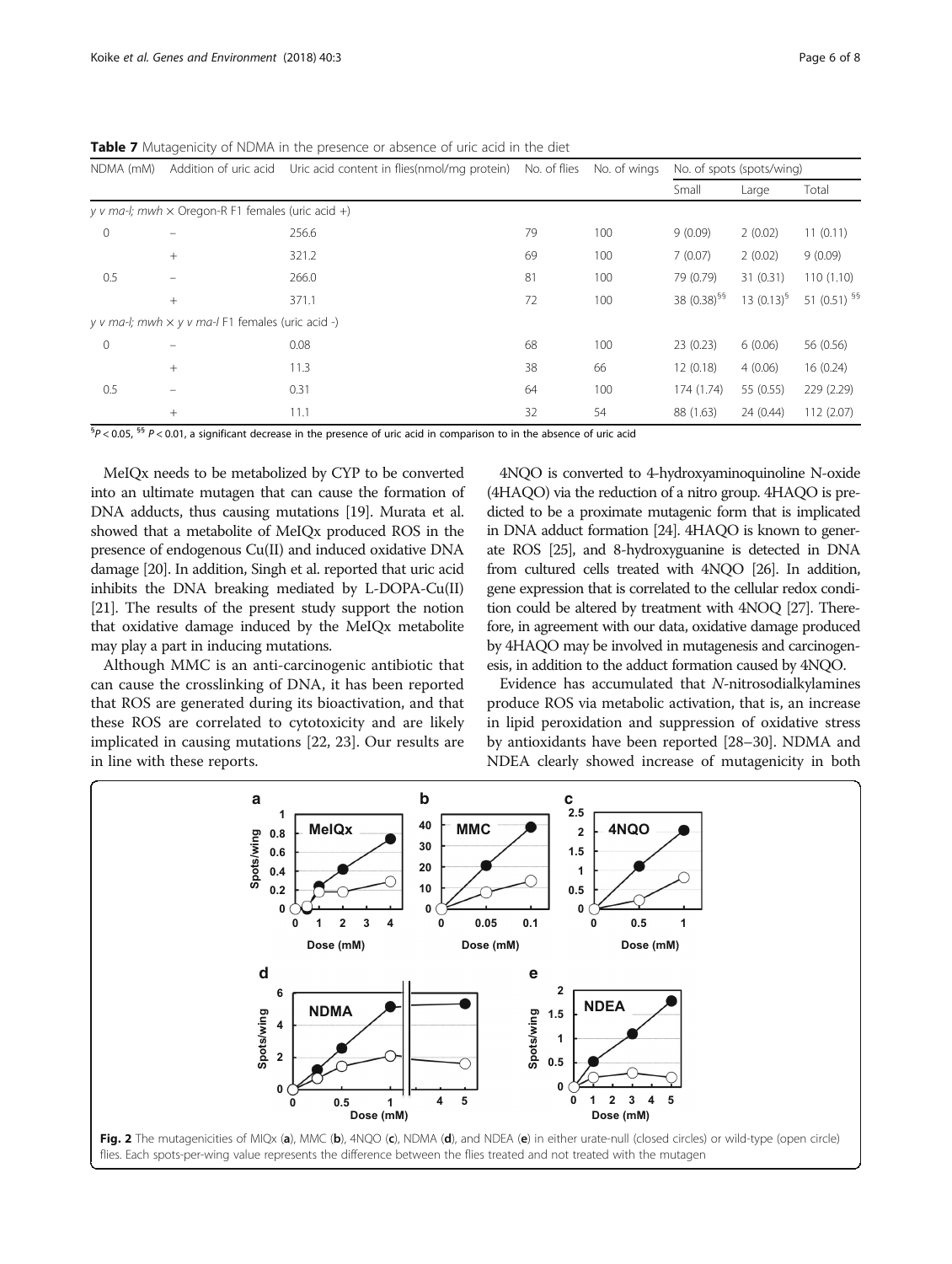<span id="page-6-0"></span>urate-null strains  $ry^{506}$  and *ma-l*. DNA alkylation has been considered to be the main mutagenic lesions of NDMA and NDEA; however, the ROS produced during metabolic activation also appear to be considerably implicated in mutagenesis and carcinogenesis. Moreover, it was suggested that the ROS involved in mutagenesis are decomposed by uric acid. Addition of uric acid to the medium did not recover the DNA-damaging effect of NDMA in urate-null mutants even when the uric acid concentration increased to 10 nmol/mg protein in body fluid. In contrast, in wild-type flies, the uric acid level increased to around 100 nmol/mg protein, and the DNA-damaging effect of NDMA seemed to recover partially. The reason why uric acid was toxic and ineffective in urate-null mutants remains to be investigated; however, in wild-type Drosophila, an increase in uric acid content might be effective for suppressing oxidative damage.

In this study, every mutagen tested showed increase of mutagenic activity in oxidative damage-sensitive Drosophila. It was considered that the uric acid content was sufficient in wild-type Drosophila to act as an endogenous antioxidant for the decomposition of ROS. Therefore, the mutagenic activity observed in wild-type Drosophila is considered to be mainly due to DNA lesions other than those caused by oxidative damage. The results of this study suggested that in addition to the mutagenesis due to adduct formation or the crosslinking of DNA, mutagenesis due to oxidative damage also occurs when the level of endogenous antioxidants decreased. Taken together, the urate-null Drosophila strains appear to be a useful tool for mutation assays. The spontaneous mutation rate was high in larvae from the crosses with the  $ry^{506}$  strain, and the fertility of the  $ry^{506}$  strain was comparatively lower than that of the ma-l strain. As such, the ma-l strain appears to be more suitable as a test organism in mutation assays.

#### Conclusions

The compounds used in this study are thought to produce ROS during their bioactivation by metabolic enzymes, and these ROS might be involved in mutagenesis. All mutagens, including X-ray irradiation, caused higher rates of mutation in urate-null Drosophila than in wild-type Drosophila. It is well known that X-ray irradiation induces the production of ROS, which leads to mutations. Taken together, the results of this study support the notion that these mutagens cause mutations not only by causing the traditional lesions via adduct formation, alkylation or crosslinking, but also via the generation of ROS during bioactivation. As such, we propose that urate-null Drosophila may be useful for examining the mutagenic activity of various compounds, especially those that are thought to generate ROS. If the mutation rate increases on a mutation assay using urate-null Drosophila, it might suggest that the mutagen generates ROS, and that the produced ROS is involved in causing mutations.

#### Acknowledgements

We would like to extend many thanks to Prof. Kazuo Fujikawa of Kindai University for allowing us the opportunity to perform experiments using X-rays by the Cooperative Research Program of the Kindai University Atomic Energy Research Institute and for valuable discussions, and to Prof. Toshinori Suzuki of Shujitsu University for helping us with the measurement of uric acid and its precursors.

#### Authors' contributions

RK carried out all experements and performed the statistical analysis. TU performed the development of new Drosophila strain and contributed the experiment with X-ray. SA and KO participated in the design of the study and disussion with the results. TN conceived of the study, participated in its design and coordination, and wrote the manuscript. All authors read and approved the final manuscript.

#### Competing interests

The authors declare that they have no competing interests.

#### Publisher's Note

Springer Nature remains neutral with regard to jurisdictional claims in published maps and institutional affiliations.

#### Received: 4 October 2017 Accepted: 7 December 2017 Published online: 10 January 2018

#### References

- 1. Hrycay EG, Bandiera SM. Involvement of cytochrome P450 in reactive oxygen species formation and cancer. Adv Pharmacol. 2015;74:35–84.
- 2. Ames BN, Cathcart R, Schwiers E, Hochstein P. Uric acid provides an antioxidant defense in humans against oxidant- and radical-caused aging and cancer: a hypothesis. Proc Natl Acad Sci U S A. 1981;78:6858–62.
- 3. Oda M, Satta Y, Takenaka O, Takahata N. Loss of urate oxidase activity in hominoids and its evolutionary implications. Mol Biol Evol. 2002;19:640–53.
- 4. Stinefelt B, Leonard SS, Blemings KP, Shi X, Klandorf H. Free radical scavenging, DNA protection, and inhibition of lipid peroxidation mediated by uric acid. Ann Clin Lab Sci. 2005;35:37–45.
- 5. Matsuo T, Ishikawa Y. Protective role of uric acid against photooxidative stress in the silkworm, Bombyx mori (Lepidoptera: Bombycidae). Appl Entomol Zool. 1999;34:481–4.
- 6. Hilliker AJ, Duyf B, Evans D, Phillips JP. Urate-null rosy mutants of Drosophila melanogaster are hypersensitive to oxygen stress. Proc Natl Acad Sci U S A. 1992;89:4343–7.
- 7. Muraoka S, Miura T. Inhibition by uric acid of free radicals that damage biological molecules. Pharmacol Toxicol. 2003;93:284–9.
- 8. Kasai H. What causes human cancer? Approaches from the chemistry of DNA damage. Genes Environ. 2017;38:19.
- 9. Hamatake Y, Morita A, Yuma Y, Okamoto K, Arimoto S, Suzuki T, Kasai H, Kawai K, Negishi T. Hypersensitivity of urate-null strain of Drosophila melanogaster to the toxic effects of environmental cigarette smoke. Genes Environ. 2009;31:43–6.
- 10. Fujiwara M, Hamatake Y, Arimoto S, Okamoto K, Suzuki T, Negishi T. Exposure to cigarette smoke increases urate level and decreases glutathione level in larval Drosophila melanogaster. Genes Environ. 2011;33:89–95.
- 11. Uchiyama T, Koike R, Yuma Y, Okamoto K, Arimoto-Kobayashi S, Suzuki T, Negishi T. Somatic-cell mutation induced by short exposures to cigarette smoke in urate-null, oxidative stress-sensitive drosophila. Mutagenesis. 2016; 31:9–15.
- 12. Wahl RC, Warner CK, Finnerty V, Rajagopalan KV. Drosophila melanogaster ma-l mutants are defective in the sulfuration of desulfo mo hydroxylases. J Biol Chem. 1982;257:3958–62.
- 13. Lindsley DL, Simm GG. The genome of Drosophila melanogaster. San Diego: Academic Press; 1922.
- 14. Graf U, Würgler FE, Katz AJ, Frei H, Juon H, Hall CB, Kale PG. Somatic mutation and recombination test in Drosophila melanogaster. Environ Mutagen. 1984;6:153–88.
- 15. Negishi T, Kawai K, Arakawa R, Higashi S, Nakamura T, Watanabe M, Kasai H, Fujikawa K. Increased levels of 8-hydroxy-2′-deoxyguanosine in drosophila laraval DNA after irradiation with 364-nm laser light but not with X-rays. Photochem Photobiol. 2007;83:658–63.
- 16. Suzuki T. Nitrosation of uric acid induced by nitric oxide under aerobic conditions. Nitric Oxide. 2007;16:266–73.